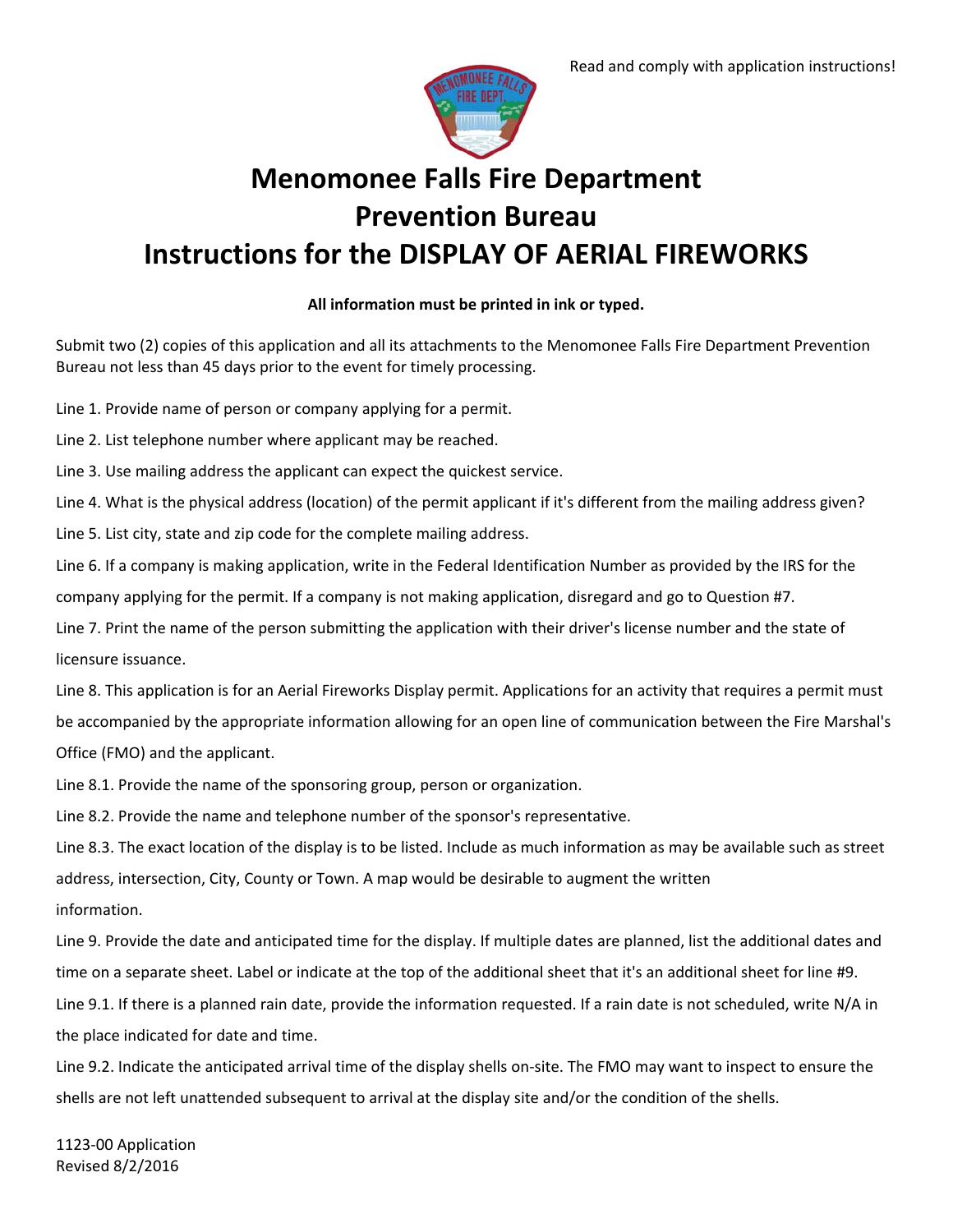Line 10. The FPC restricts underage persons from being operators and assistants.

Line 10.1. Provide the name and age of the operator that is in charge of the design, setup and functioning of the display. The operator must be at least 21 years of age.

Lines 10.2 and 10.3. List any qualifications or credentials the operator is willing to offer towards proof of being a qualified operator along with an accounting of actual experience in the number of shows within a given period of time on line 10.3. If additional space is needed for line 10.2, attach an additional sheet (not to exceed the standard 8% by 11 inch dimension) to the application and label or indicate at the top of the attached sheet that it's an additional sheet for line # 10.2.

Line 10.3.1. List the requested information as a reference.

Line 10.4. List the names and ages of all assistants that will be present. All assistants must be at least 18 years of age. If additional space is needed for line 10.4, attach an additional sheet (not to exceed the standard 8Y2 by 11 inch dimension) to the application and label or indicate at the top of the attached sheet that it's an additional sheet for line # 10.4.

Line 11. List according to size, the number and type of shells to be fired. List separately the number and size of salutes and multi-break shells. A separate listing for the number and size for chained shells (such as in a finale) is desired. If additional space is needed for line #11, attach an additional sheet (not to exceed the standard 8% by 11 inch dimension) to the application and label or indicate at the top of the attached sheet that it's an additional sheet for line # 11.

Line 11 .1. Indicate whether the display will be fired electrically, manually, or by a combination of both. Additional information will requested further into this application as it relates to electric fire.

Line 11.2. Indicate whether there will be any reloading during the display. Additional information will be requested further into this application as it relates to reloads.

Line 11.3. Indicate what the mortars will be constructed of. Additional information will be requested further into this application as it relates to the materials and construction of the mortars.

Line 12. Additional items are to be attached as part of the application for permit. Placing a check in the boxes provided is a means for the applicant to determine or track for themselves they have obtained or possess the required information, and have attached it to the application.

Line 12.1. A diagram is to be provided of the premises where the display will be fired. The diagram is not required to be to scale but it is to indicate certain requirements as indicated on lines 12.1.1 through 12.1.5.

Line 12.1.1. Based on the largest shell to be fired, indicate the distance in feet of the fallout radius. Line 12.1.2. Within the diagramed radius, indicate where the shells and/or cakes are to be positioned and fired.

Line 12.1.3. Indicate the distance (in feet) the audience will be restrained from the display.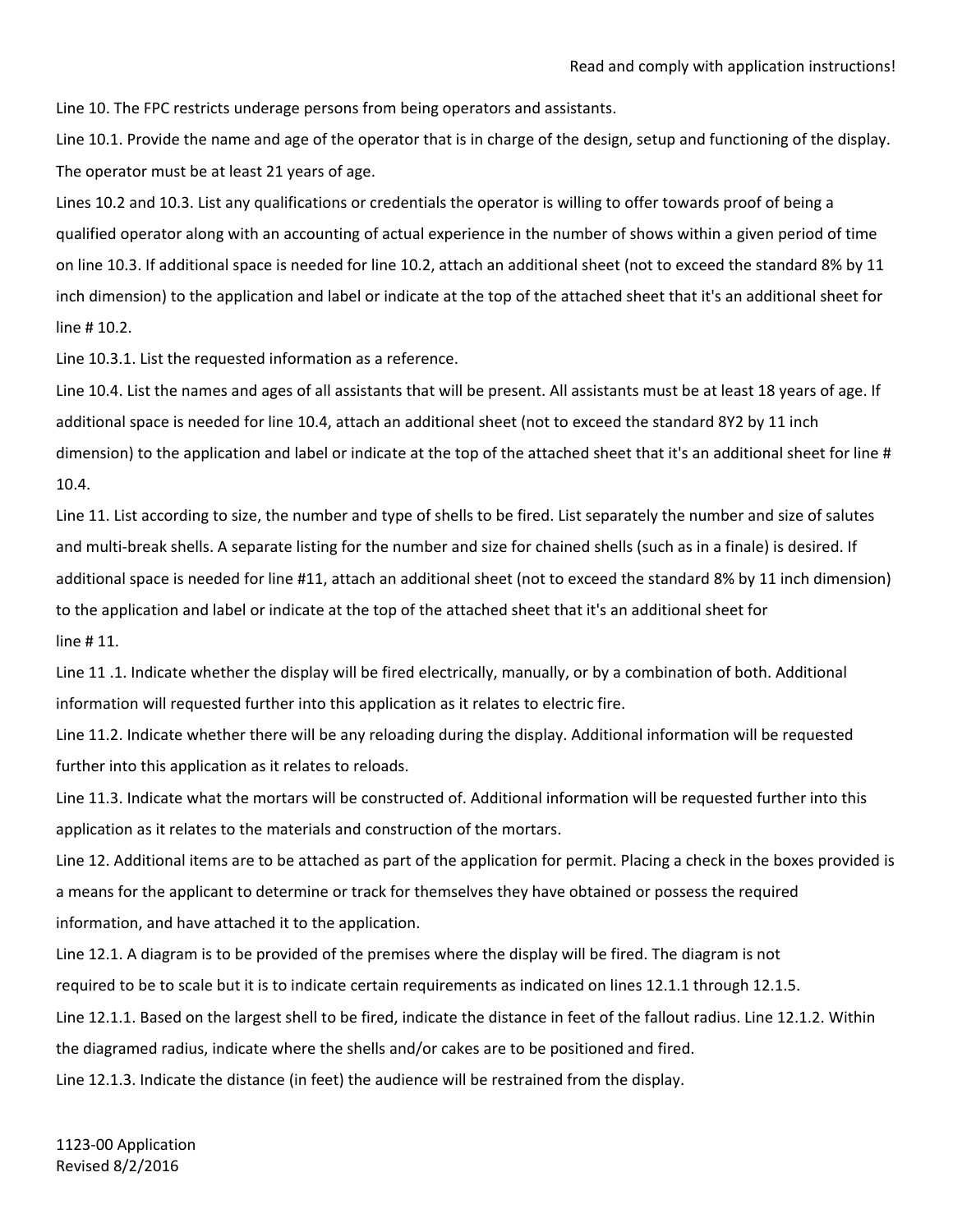Line 12.1.4. Indicate the relative position and distance of significant buildings, highways, and overhead obstructions (e.g., utilities, light poles, etc.).

Line 12.2. Proof of insurance or surety bond is required in an amount that is agreeable to the sponsor listed on Line 8.1 and the permit applicant, but shall not be less than \$1,000,000.00. The proof of insurance or bond is to be attached to the application and submitted.

Line 13. The FPC has certain prerequisites, conditions and safeguards to be considered or complied with by the operator of the display. This application is intended to have the applicant acknowledge these prerequisites, conditions and safeguards by reading and initialing each item (Lines 13.1 thru 13.5.2.4).

If the listed item is not applicable to the circumstance, the applicant is to write "N/A" in place of their initials. An example of this is when shells are manually fired. It would be appropriate for the applicant to write "N/A" for lines 13.4, 13.4.1 and 13.4.2 in place of their initials since those items only relate to electrically fired shells.

Lines 14 through 16. Self‐explanatory.

## **An incomplete application and permit fee is subject to being returned to the applicant without further processing.**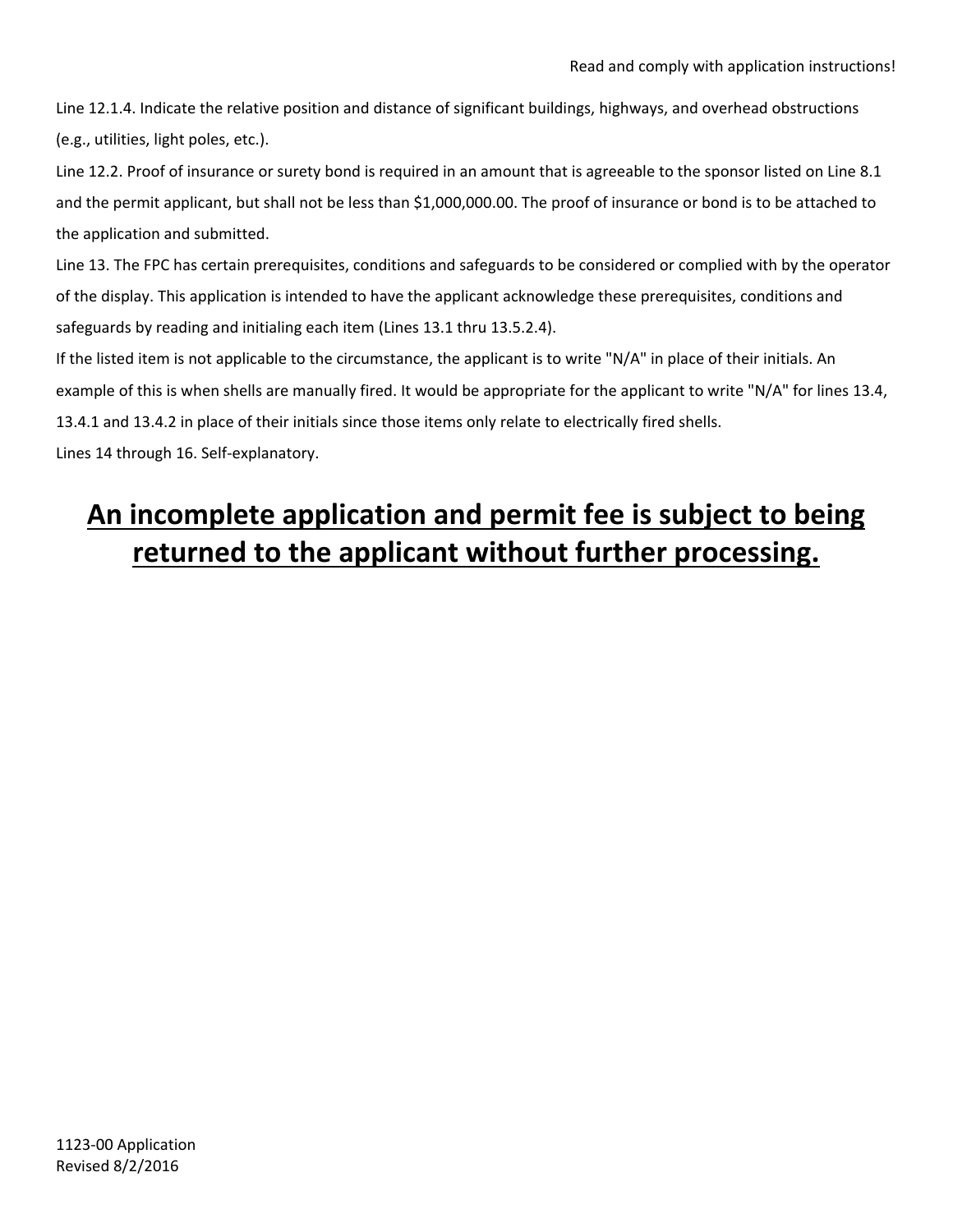

# **Menomonee Falls Fire Department**

**Prevention Bureau**

**Application for the DISPLAY OF AERIAL FIREWORKS**

| Sponsorship                                                                      |                                                                                                                                                                                                                                           |
|----------------------------------------------------------------------------------|-------------------------------------------------------------------------------------------------------------------------------------------------------------------------------------------------------------------------------------------|
|                                                                                  |                                                                                                                                                                                                                                           |
|                                                                                  |                                                                                                                                                                                                                                           |
|                                                                                  | 8.2. The fireworks display will occur at (Provide location by listing address, street intersections, name of complex or<br>facility, etc. Include name of City, County or Town): [NFPA 1; 1.12.16(2)] ___________________________________ |
|                                                                                  | 9. The firing of display fireworks will occur on: [NFP A 1; 1.12.16(5)] (date) ________________________________                                                                                                                           |
| Beginning at (time)____________________ and ending at (time) ___________________ | (please use format xx:xx pm/am for time and xx/xx/xxxx for date)                                                                                                                                                                          |
|                                                                                  | (Note: If the firing of display fireworks will occur on multiple dates and/or times, list all dates and times on a separate page and attach it to this application.)                                                                      |
|                                                                                  | 9.1. In case of postponement due to weather or for other reason(s), the alternate date and time for line 9 is:                                                                                                                            |
|                                                                                  | (please use format xx:xx pm/am for time and xx/xx/xxxx for date)                                                                                                                                                                          |
|                                                                                  | 9.2. The expected arrival of the operator (pyro technician) and product will be at (time) __________ on (date)                                                                                                                            |
| $[2.2.2 \text{ and } 2.2.3]$                                                     |                                                                                                                                                                                                                                           |
| 1123-00 Application<br>Revised 8/2/2016                                          |                                                                                                                                                                                                                                           |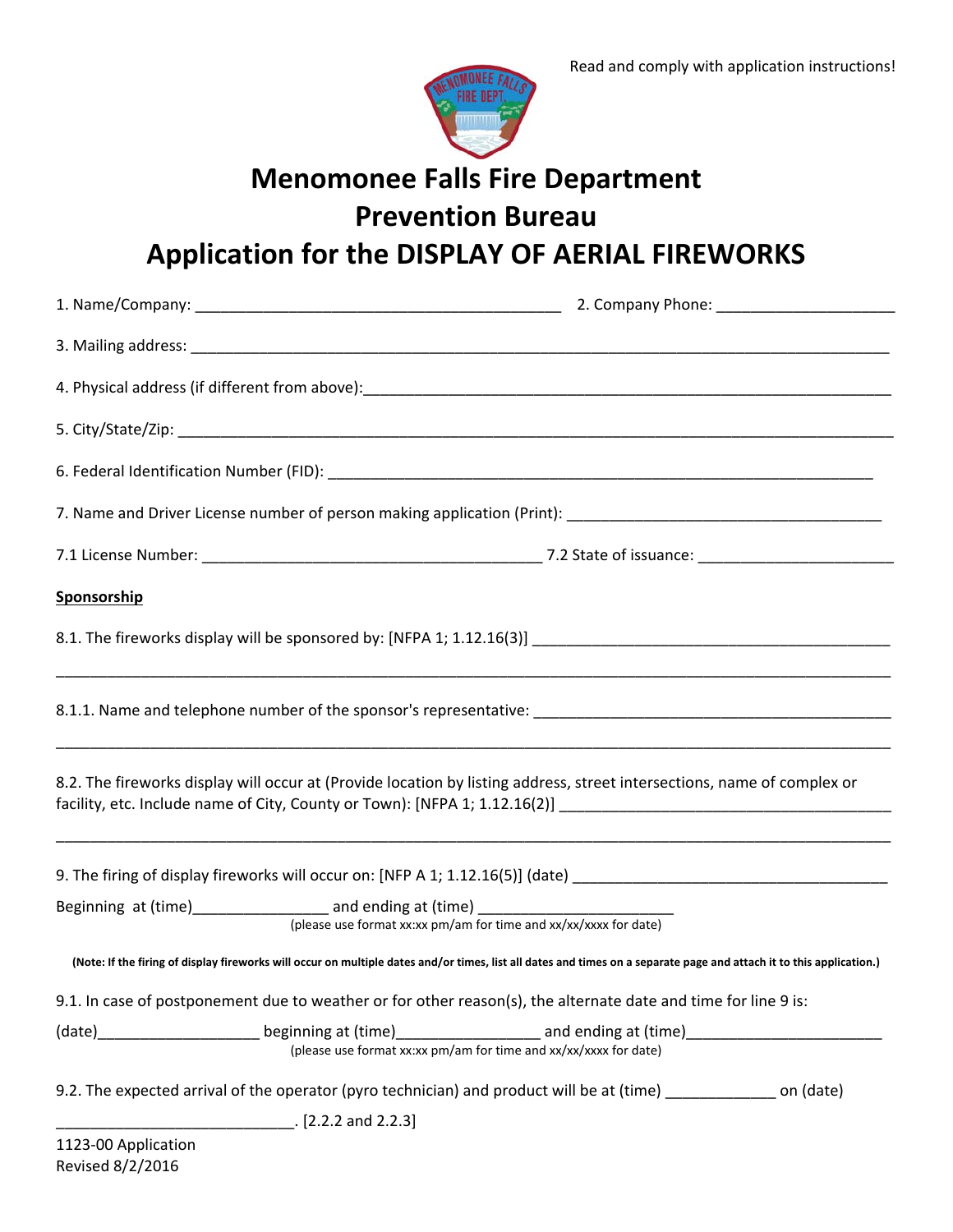### **Operators. Assistants and Pyrotechnic Specifications**

10.1. Name and age of the pyrotechnic operator (person actually in charge of firing the display fireworks): [7.1.1]

\_\_\_\_\_\_\_\_\_\_\_\_\_\_\_\_\_\_\_\_\_\_\_\_\_\_\_\_\_\_\_\_\_\_\_\_\_\_\_\_\_\_\_\_\_\_\_\_\_\_\_\_\_\_\_\_\_\_\_\_\_\_\_\_\_\_\_\_\_\_\_\_\_\_\_\_\_\_\_\_\_\_\_\_\_\_\_\_\_\_\_\_\_\_\_\_\_\_

\_\_\_\_\_\_\_\_\_\_\_\_\_\_\_\_\_\_\_\_\_\_\_\_\_\_\_\_\_\_\_\_\_\_\_\_\_\_\_\_\_\_\_\_\_\_\_\_\_\_\_\_\_\_\_\_\_\_\_\_\_\_\_\_\_\_\_\_\_\_\_\_\_\_\_\_\_\_\_\_\_\_\_\_\_\_\_\_\_\_\_\_\_\_\_\_\_

10.2. List of any qualifications/credentials the operator may possess or is willing to offer: [7.1.2] \_\_\_\_\_\_\_\_\_\_\_\_\_\_\_\_\_\_\_

10.3 The pyrotechnic experience of the operator can be evidenced by having fired (check one in each column):

| Number of shows fired: |                | During a period covering: |
|------------------------|----------------|---------------------------|
|                        | $1 - 5$ shows  | $1 - 6$ months            |
|                        | $6 - 10$ shows | $7 - 12$ months           |
|                        | 11 - 20 shows  | 13 - 24 months            |
|                        | Over 20 shows  | Over 24 months            |

10.3.1. With the latest firing having occurred at: Name of facility: \_\_\_\_\_\_\_\_\_\_\_\_\_\_\_\_\_\_\_\_\_\_\_\_\_\_\_\_\_\_\_\_\_\_\_\_\_\_\_\_\_\_\_\_\_\_\_\_ Date of firing: \_\_\_\_\_\_\_\_\_\_\_\_\_\_\_\_\_\_\_\_\_\_\_

Physical address of facility: \_\_\_\_\_\_\_\_\_\_\_\_\_\_\_\_\_\_\_\_\_\_\_\_\_\_\_\_\_\_\_\_\_\_\_\_\_\_\_\_\_\_\_\_\_\_\_\_\_\_\_\_\_\_\_\_\_\_\_\_\_\_\_\_\_\_\_\_\_\_\_\_\_\_\_

Name of sponsor:

Telephone number of sponsor: example and the set of sponsors of sponsors and the set of sponsors of sponsors of sponsors and the set of sponsors of sponsors and the set of sponsors of sponsors and the set of sponsors of sp

10.4. Name and ages of all shooters who will be present (attach additional pages as needed): [7.2]

| Name (print) | Age |
|--------------|-----|
|              |     |
|              |     |
|              |     |
|              |     |
|              |     |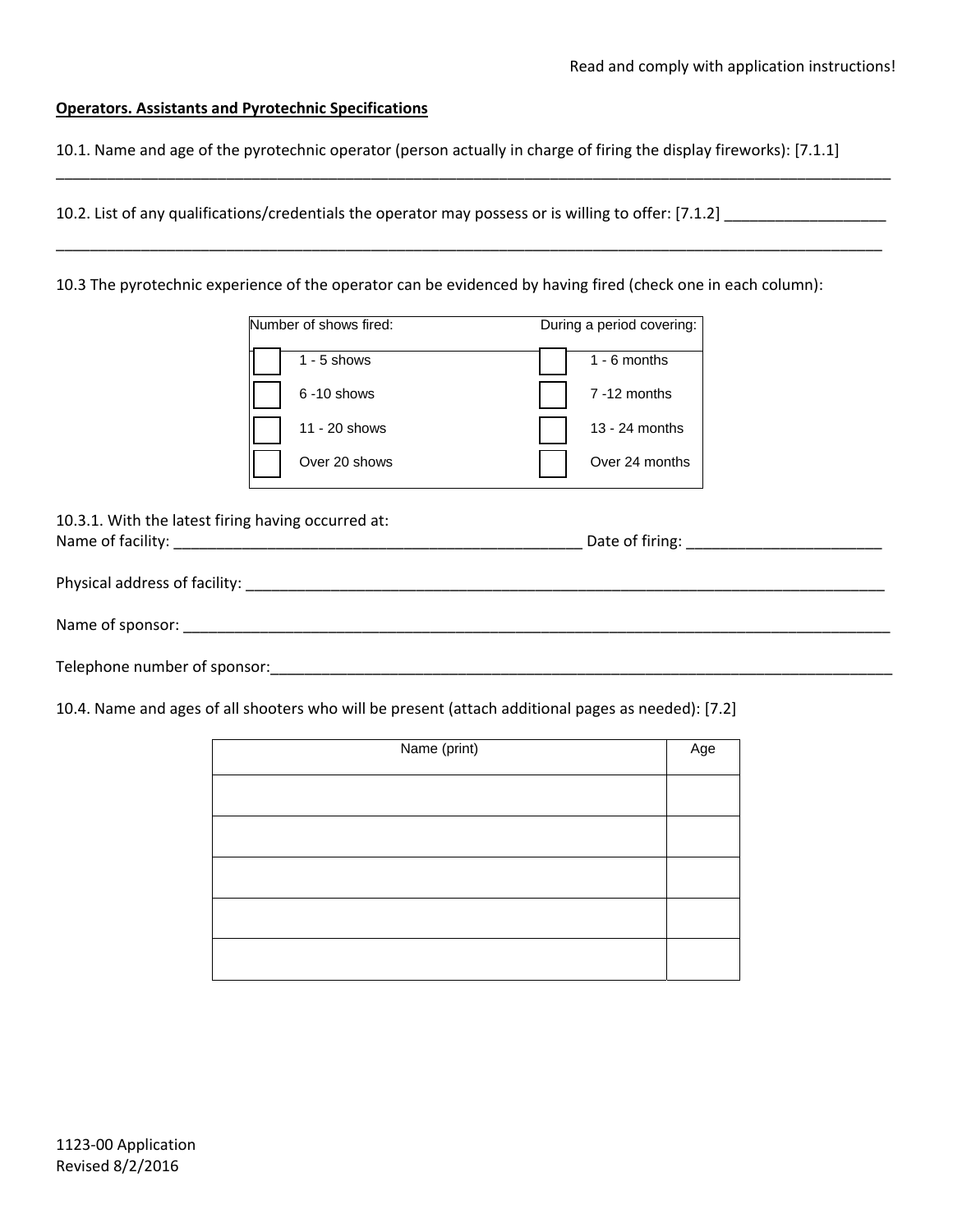11. List the size (in inches) and number of shells to be fired. Provide additional indication for multi‐break shells and/or salutes (reports). Attach additional pages as needed: [2.1.1 and 2.1.3.2]

|                                                             | $\#$ | Size | Type of shell                                                                                                                   |            |
|-------------------------------------------------------------|------|------|---------------------------------------------------------------------------------------------------------------------------------|------------|
|                                                             |      |      |                                                                                                                                 |            |
|                                                             |      |      |                                                                                                                                 |            |
|                                                             |      |      |                                                                                                                                 |            |
|                                                             |      |      |                                                                                                                                 |            |
|                                                             |      |      |                                                                                                                                 |            |
|                                                             |      |      |                                                                                                                                 |            |
|                                                             |      |      |                                                                                                                                 |            |
|                                                             |      |      |                                                                                                                                 |            |
|                                                             |      |      |                                                                                                                                 |            |
|                                                             |      |      |                                                                                                                                 |            |
|                                                             |      |      |                                                                                                                                 |            |
| 11.1. The display will be fired (check the appropriate box) |      |      | Manual<br>Electronic                                                                                                            | Combined   |
|                                                             |      |      | 11.2. Will mortars be reloaded during the display? (check the appropriate box)                                                  | Yes<br> No |
| $[5.2.9.1$ and $5.2.9.2]$                                   |      |      |                                                                                                                                 |            |
| Steel<br>Paper                                              |      |      | 11.3. Mortars to be used will be constructed of (check all that apply): [2.3.7]<br>High Density Polyethylene<br>Other (specify) |            |

## **Additional Attachments**

The following items are to be provided as attachments to this application:

- [ ] 12.1. a diagram of the grounds or facilities where the display will be held. (See application instructions.) The diagram is not required to be to scale but it is to show: [3.1.1]
- [ ] 12.1.1. the fallout radius (with an indicated distance in feet) for the largest shell to be used in the display [3.1.3]; and
- [  $\mid$  12.1.2. the points at which the shells and/or cakes are to be positioned and fired [3.2.3]; and
- [ ] 12.1.3. the lines behind which the audience will be restrained (with an indicated distance in feet) [3.1.2]; and
- [ ] 12.1.4. location of significant buildings (with an indicated distance in feet), highways, overhead obstructions and utilities [3.2.1 and 3.1.3.2J; and
- [ ] 12.1.5. the indicated direction of North.
- [  $\vert$  12.2. proof of a corporate surety bond or a public liability insurance policy in an amount acceptable to the sponsor noted on Line 8.1. [NFP A 1; 1.12.2.4 and Appendix F‐4]

### **Conditions and Acknowledgement**

The applicant is required to review and initial the following requirements of the Fire Prevention Code (FPC) and its referenced standards. By initialing each item, the applicant acknowledges their review and agreement to comply with any listed requirements as expressed in the FPC.

(If the item does not apply to the circumstance, the applicant is to write N/A in place of their initials.)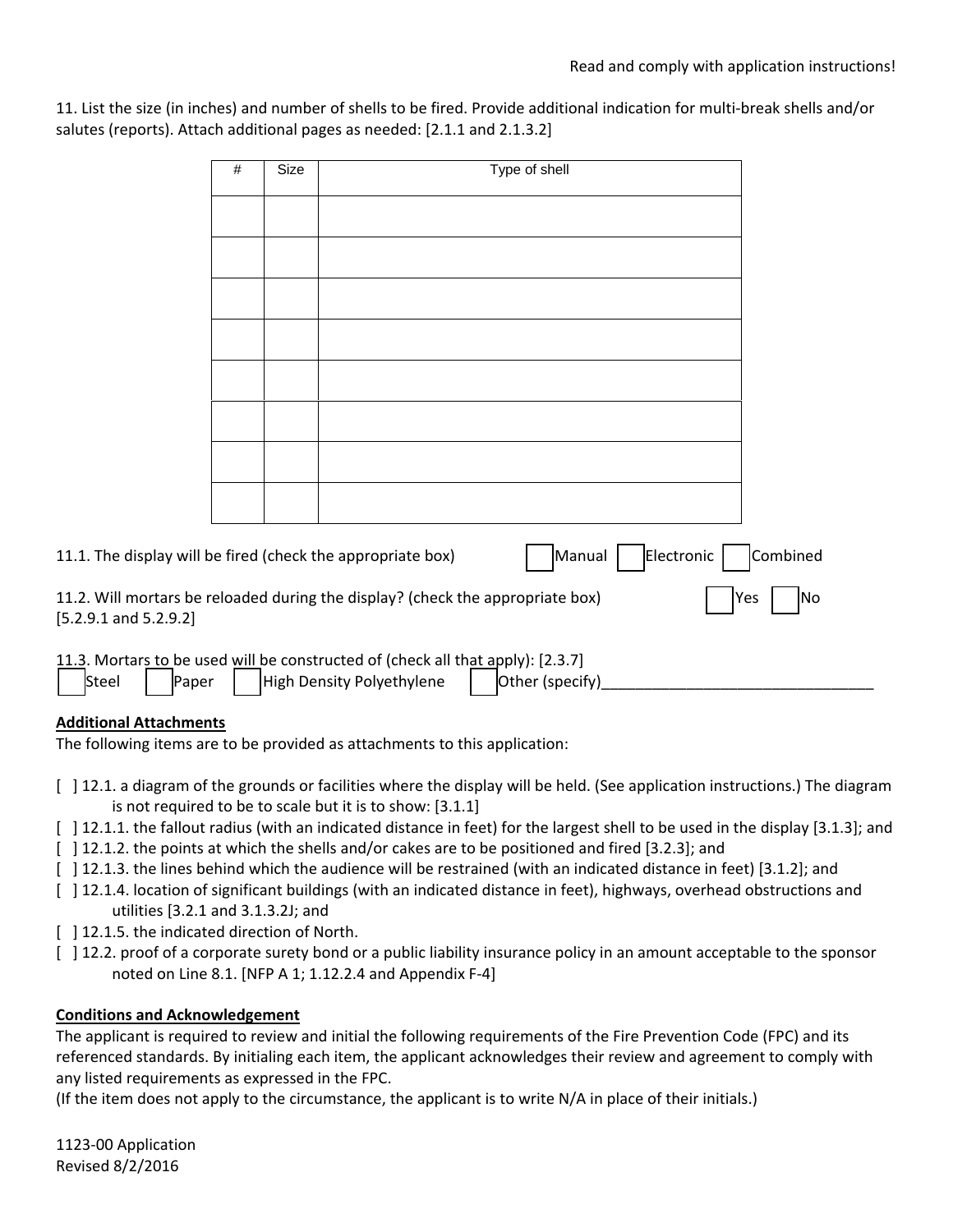13. \_\_\_\_\_\_\_ Each shell is marked to indicate its size (e.g., "3-in. shell"), type (e.g., "2-break with report") and provides the name of the manufacturer, importer, or distributor. [2.1.3 and 2.1.3.1]

- The shell has a conspicuous warning label stating the shell is a dangerous explosive and is of a contrasting color to its background. [2.1.3]

- Each type of aerial salute is conspicuously marked with the word "Salute." [2.1.3.2]

If reloads are used during the display, the ready box will be capable of protecting the contents from burning debris with a self-closing cover or by an equivalent means or method. [2.2.4.1]

\_\_\_\_\_\_ During the performance of the display, the ready box will be located at least 25 feet upwind from the mortar placement. [2.2.4.3]

\_\_\_\_\_\_ The reloading of shells will be confined to shells with a 6‐inch or less diameter. [5.2.9.1]

The display site has a radius of not less than 70 feet per inch of diameter of the largest shell to be fired. The display site radius from health care and detention/correctional facilities, or to the bulk storage area of materials that have a flammability, explosive, or toxic hazard, will not be less than 140 feet per inch of diameter of the largest shell to be fired. [3.1.3,3.1.3.3 and 3.1.3.4].

\_\_\_\_\_\_ No spectators or spectator parking will be located within the display site. [3.1.3.1]

\_\_\_\_\_\_ Any ground display pieces used will be located a minimum distance of 75 feet from spectator viewing and parking areas. [3.2.2]

\_\_\_\_\_\_ After consulting with the sponsor, assurance is provided that the sponsor has made provisions to provide adequate fire protection for the display site and the local fire department has been made fully aware of the anticipated fireworks display. [5.1 and 5.1.1]

\_\_\_\_\_\_ The sponsor has made provisions to provide a sufficient number of monitors, with distinctive identification (e.g., badges, colored vests, etc.), whose sole duty is enforcement of crowd control around the display area. The sponsor will determine the number of monitors with the concurrence of the FMO and operator. Where practical, fences or rope barriers can be incorporated by the monitors to aid in crowd control and will not to be used to supplant the number of monitors. [5.1.2 & 5.1.2.1]

When firing shells electrically, the firing system is designed to ensure against accidental firing by providing at least a two‐step interlock process that requires the operator to intentionally enable or arm the firing system; and deliberately apply firing power. [6.2.2 & 6.2.3]

The power source used for firing pyrotechnic devices is restricted to batteries or isolated power supplies used for firing purposes only. [6.2.11]

\_\_\_\_\_\_ Any shell larger than 6‐inches in diameter will be pre‐loaded into the mortar(s) and fired electrically. [5.2.9.2]

## 13.5.1.

Except for securely fastened mortar racks; mortars will be buried to a depth of at least 66.6% of their length. [2.4.1]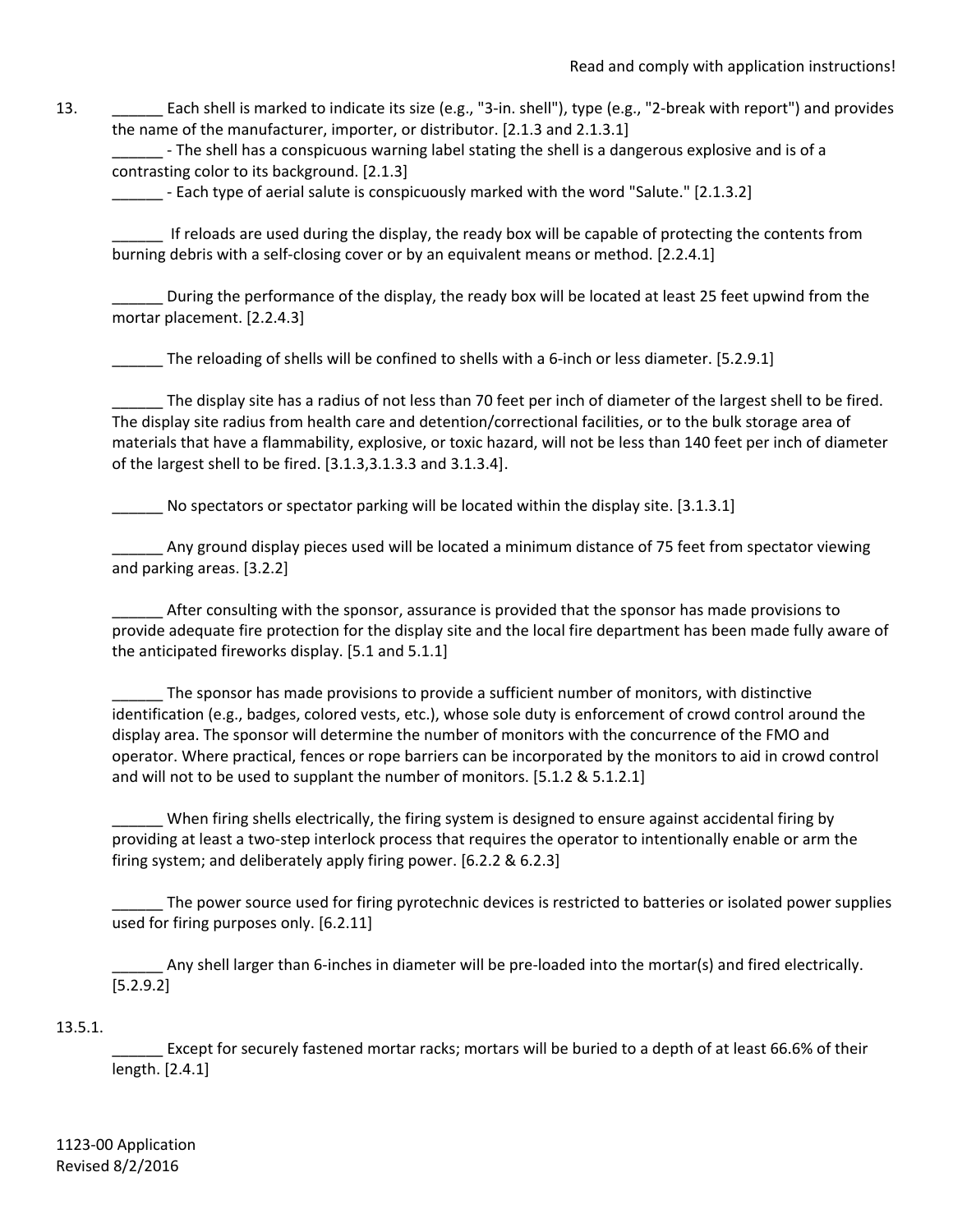When mortars are to be reloaded during a display, mortars of various sizes will not be intermixed. Mortars of the same size will be placed in groups according to size and groups will be separated from one another. [2.3.3]

Mortars will be of sufficient length, strength and durability to fire the aerial shells safely and to safe heights. [2.3.9 & 2.3.7]

## 13.5.2.1.

\_\_\_\_\_\_ The tensile strength of steel pipe mortars should be at least 40,000 psi. Metal mortars with seams will placed so that all seams face either left or right when viewing the line of mortars. The walls of steel mortars should be a minimum thickness of: [A.2.3.7{a)]

| Mortar   | Spherical | Cylindrical         | Cylindrical |
|----------|-----------|---------------------|-------------|
| 10 (in.) |           | <b>Single Break</b> | Multi-Break |
| 3        | 0.04      | 0.11                | 0.21        |
| 4        | 0.05      | 0.12                | 0.23        |
| 5        | 0.06      | 0.13                | 0.25        |
| 6        | 0.07      | 0.14                | 0.27        |
| 8        | 0.09      | 0.16                | 0.31        |
| 10       | 0.11      | 0.18                | 0.35        |
| 12       | 0.13      | 0.20                | 0.39        |

## 13.5.2.2.

The tensile strength of High Density Polyethylene 1 plastic mortars should be at least 3500 psi. The wall of plastic mortars should be a minimum thickness of: [A.2.3.7{c)]

| Mortar         | Spherical | Cylindrical    | Cylindrical    |   |
|----------------|-----------|----------------|----------------|---|
| ID (in.)       |           | Single Break   | Multi-Break    |   |
| 3              | 0.15      | 0.17           | 0.17           |   |
| $\overline{4}$ | 0.20      | 0.25           | 0.25           |   |
| $\overline{5}$ | 0.25      | 0.25           | 0.25           |   |
| 6              | 0.30      | 0.32           | 0.32           |   |
| 8              | 0.32      | 2              | 2              |   |
| 10             | 0.32      | $\overline{2}$ | $\overline{2}$ |   |
| 12             | 0.37      | 2              | $\overline{2}$ | J |

 1 ‐ If any other plastic pipe is used, such as PVC, please provide proof or evidence the material meets or exceeds the 3500 psi threshold.

 2 ‐ Provide documentation from plastic manufacturer that provides evidence or proof the material meets or exceeds a 3500 psi threshold.

13.5.2.3.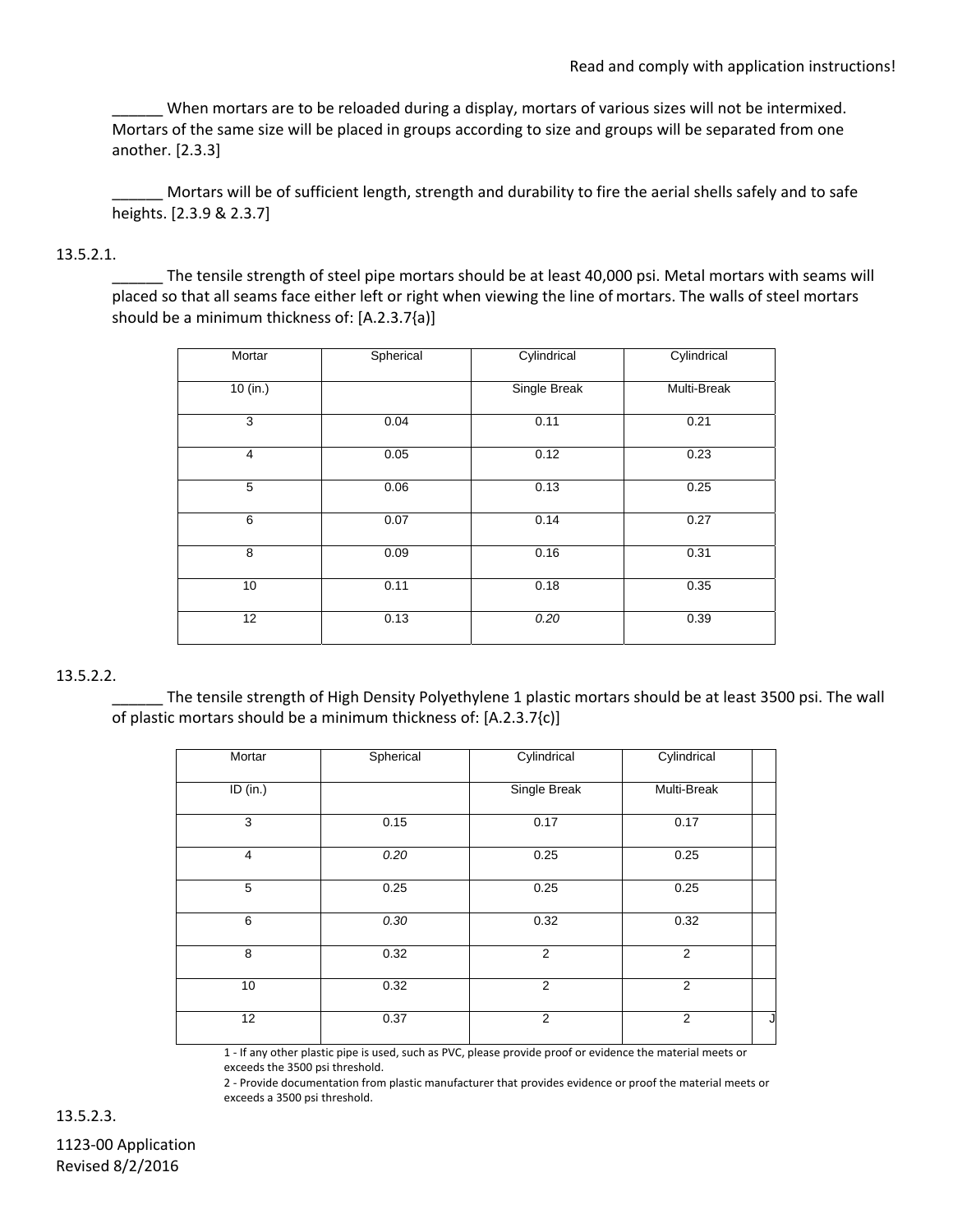The tensile strength of Fiberglass should be at least 11,000 psi. The wall of fiberglass mortars should be a minimum thickness of: [A.2.3.7{d)]

| Mortar         | Spherical | Cylindrical  | Cylindrical |
|----------------|-----------|--------------|-------------|
| ID (in.)       |           | Single Break | Multi-Break |
| 3              | 0.07      | 0.11         | 0.11        |
| $\overline{4}$ | 0.11      | 0.11         | 0.11        |
| 5              | 0.11      | 0.11         | 0.11        |
| 6              | 0.11      | 0.11         | 0.11        |
| 8              | 0.25      | 1            | 1           |
| 10             | 0.25      | 1            | 1           |
| 12             | 0.25      | 1            | 1           |

1 - Data not currently available.

### 13.5.2.4.

The inside mortar length will be a minimum of: [A.2.3.9]

| Mortar         | Single Break | Double Break | Up to 4-Break |
|----------------|--------------|--------------|---------------|
| 10 (in.)       |              |              |               |
| 3              | 15           | 18           | 21            |
| $\overline{4}$ | 20           | 23           | 27            |
| 5              | 24           | 28           | 32            |
| 6              | 28           | 32           | 37            |
| 8              | 34           | 40           | 46            |
| 10             | 40           | 46           | 54            |
| 12             | 46           | 52           | 62            |

14. By my signature below, I attest the above information is accurate and correct. I acknowledge and agree to comply with all applicable requirements of the Fire Prevention Code (FPC) and its referenced standard governing the use, storage and firing of display fireworks, even those not specifically expressed on this application.

I also acknowledge that if a permit is issued based upon this application, it shall:

- 1. Be valid only at the location listed on the application, and for the specific date(s) and time(s) for which it is issued; and
- 2. Does not convey approval to store explosives (display fireworks) beyond the temporary (less than 24‐hour) on‐site storage of the display fireworks on the date of the approved display.

This application and attachments are submitted with the required permit fee of \$100.00 in the form of a check or money order payable to Village of Menomonee Falls. [NFPA 1; 1.12.2.1]